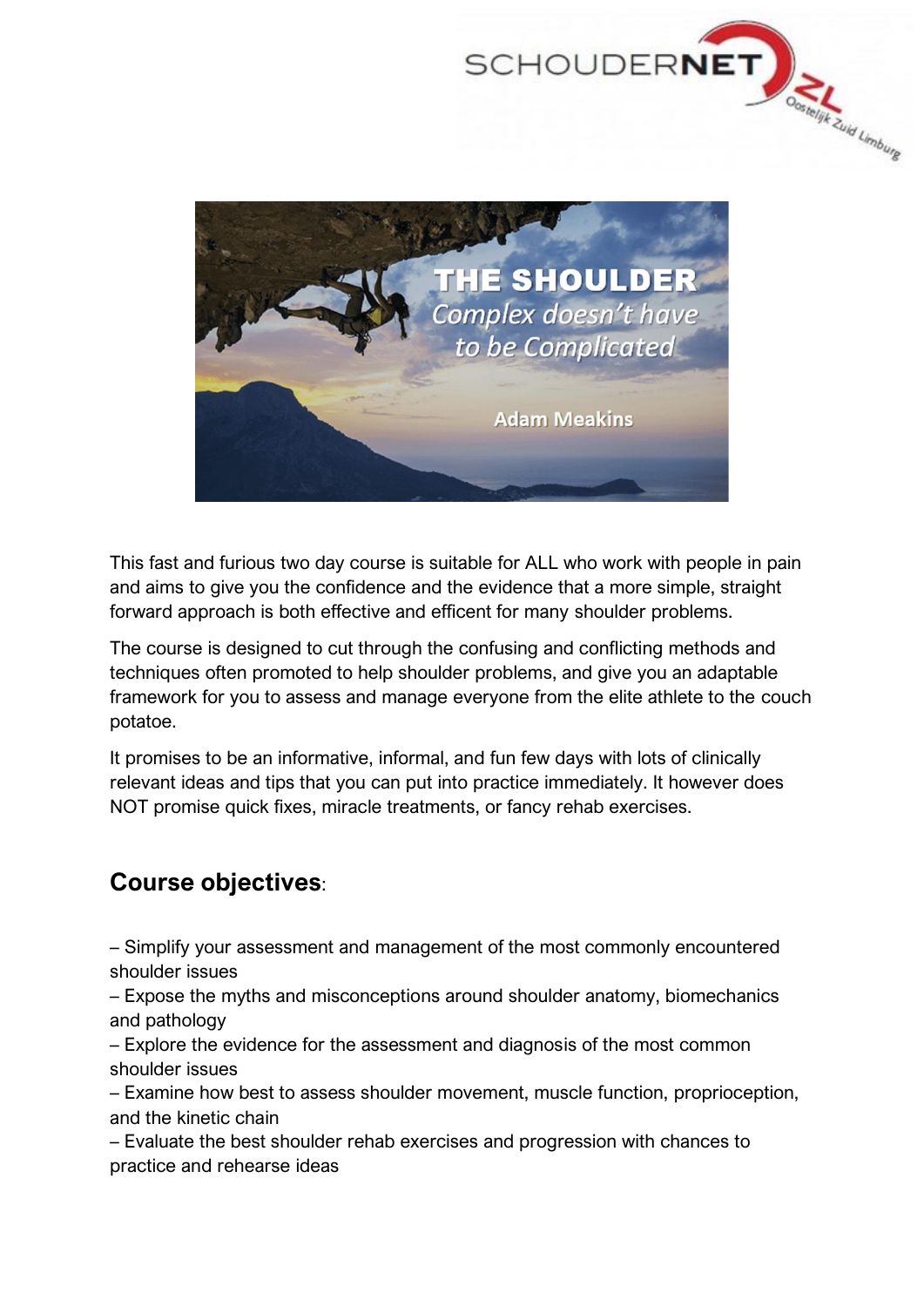

| $08.30 - 09.00$ | Registration                           |
|-----------------|----------------------------------------|
| $09.00 - 09.30$ | <b>Welcome &amp; Introductions</b>     |
| $09.30 - 11.00$ | Principles of Assessment and Treatment |
| $11.00 - 11.15$ | Coffee / tea                           |
| $11.15 - 11.45$ | Simplifying the Shoulder               |
| $11.45 - 13.00$ | Shoulder Anatomy & Biomechanics        |
| $13.00 - 14.00$ | Lunch                                  |
| $14.00 - 14.30$ | Shoulder Red Flags & masqueraders      |
| $14.30 - 15.30$ | The Stiff Shoulder; Theory             |
| $15.30 - 15.45$ | Coffee / tea                           |
| $15.45 - 16.30$ | The Stiff Shoulder; Theory & Practical |
| $16.30 - 17.00$ | Summary / Q & A                        |

SCHOUDERNET

## **Planning dag 2**

| $08.30 - 09.00$ | Registration                                  |
|-----------------|-----------------------------------------------|
| $09.00 - 09.15$ | Review of Day 1                               |
| $09.15 - 10.30$ | The Weak Shoulder: Theory                     |
| $10.30 - 10.45$ | Coffee / tea                                  |
| $10.45 - 11.15$ | Basic Principles for S&C and Rehab            |
| $11.15 - 12.30$ | Shoulder Rehab Practical 1                    |
| $12.30 - 13.30$ | Lunch                                         |
| $13.30 - 14.30$ | The Loose Shoulder; Theory                    |
| $14.30 - 15.30$ | <b>Shoulder Rehab Practical 2</b>             |
| $15.30 - 16.30$ | <b>RTP and Higher Level Testing Practical</b> |
| $16.30 - 17.00$ | Summary / Q & A / Close                       |
|                 |                                               |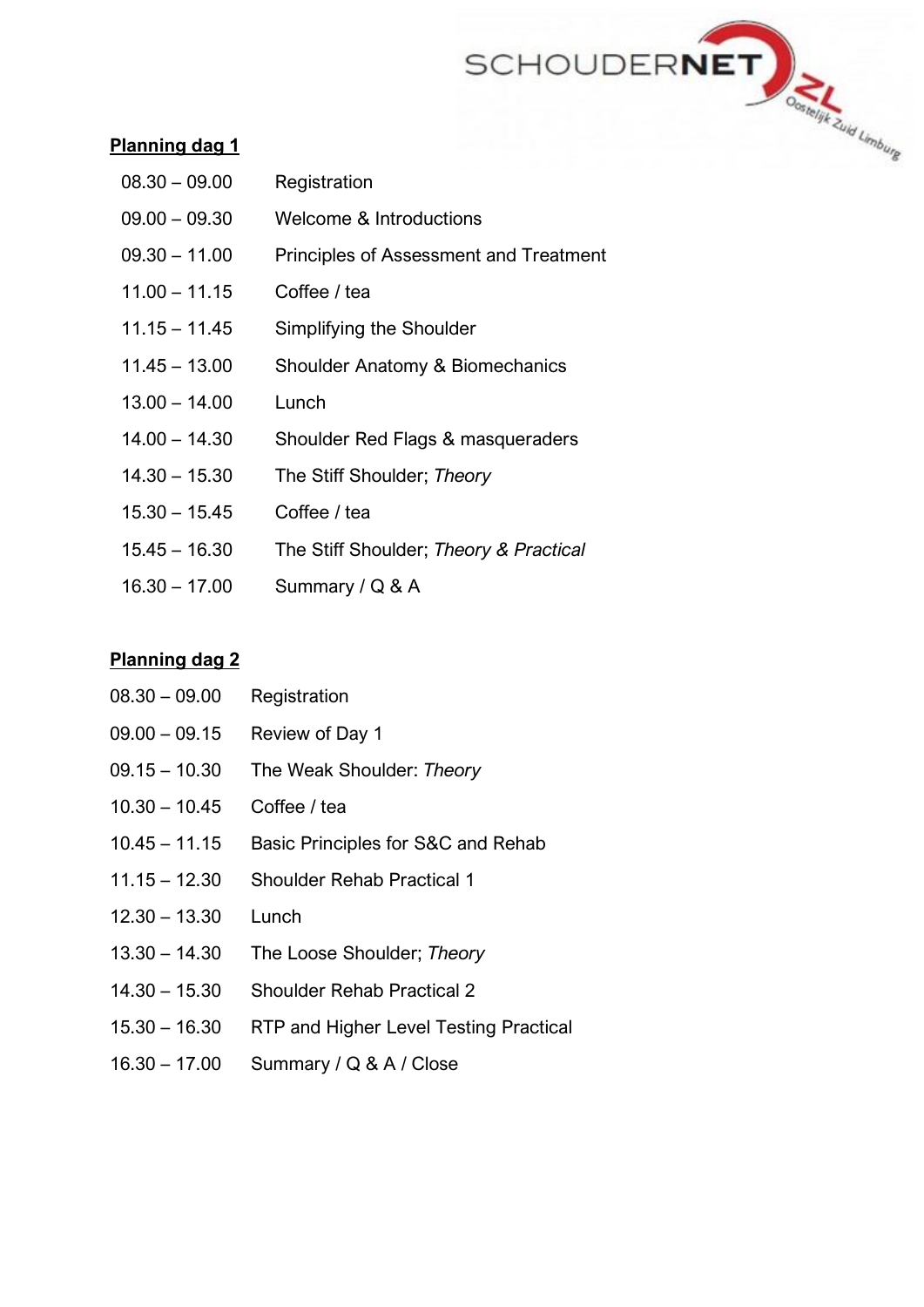

## **Adam Meakins**



## **Adam is an extended scope practitioner and specialist sports physiotherapist with an interest in the management of the shoulder and upper limb. He works in the NHS and private practice in various sites and locations around Hertfordshire.**

Adam has been an upper limb and shoulder specialist for nearly 10 years, and has worked in various sports in various settings, including elite level professional level football. Adam has been fortunate enough to work with some of the worlds leading shoulder specialists, and has helped a wide and diverse range of patients recover from many shoulder problems.

As an IIST qualified personal trainer and UKSCA Strength and Conditioning Coach, Adam also has extensive knowledge and experience of how exercise plays an integral role in the recovery and prevention of injury. As a keen and dedicated sportsman himself, Adam fully understands the passion and desire all athletes have, both professional and amateur alike for a speedy return to fitness after an injury, as well as their commitment and enthusiasm to stay at the top of the game and remain in peak physical performance.

With extensive post graduate training Adam is able to incorporate an extended range of diagnostic tools into his assessments, such as diagnostic ultrasound scanning, isokinetic muscle testing, slow motion video and ground force plate analysis to fully assess and diagnose musculo-skeletal conditions